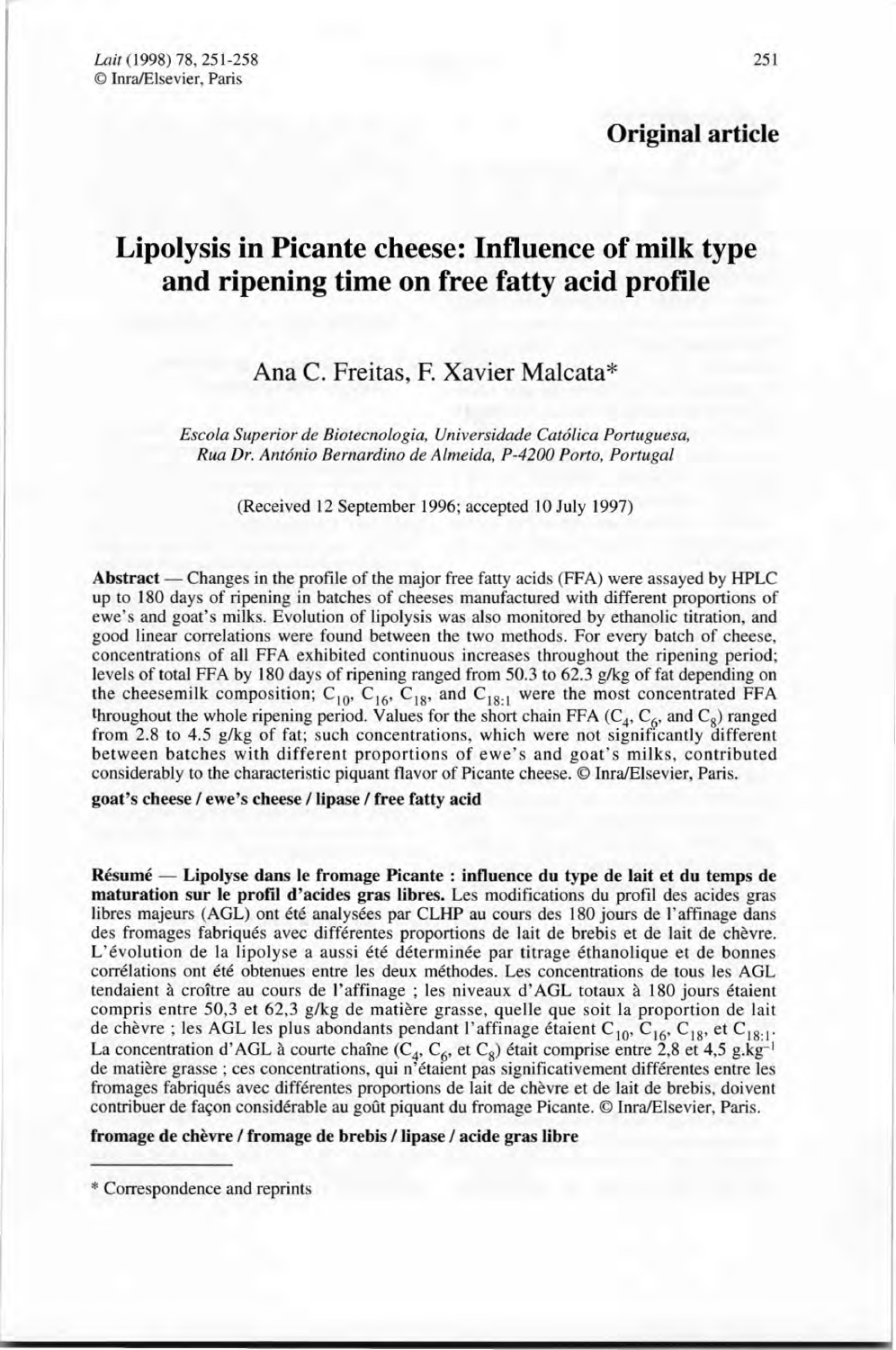### 1. INTRODUCTION

Cheese ripening is a complex process that encompasses breakdown of the curd via proteolysis, lipolysis, and other enzyme-catalyzed reactions which, as a whole, are responsible for flavor and texturai changes that characterize the different cheese varieties. Lipolysis is a biochemical phenomenon of great importance; ana-Iysis of the profile of short and medium chain (i.e.,  $C_4$ - $C_{12}$ ) free fatty acids (FFA) is often used in the chemical characteri zation of the extent of cheese ripening [4, 12, 19] because such FFA make significant contributions to the flavor of different types of cheese. Furthermore, FFA also act as precursors for chemical formation of such other important aroma components as esters, aldehydes, and ketones [10, 17].

Production of ewe's and goat's milk cheeses in Europe has been mainly concentrated in Mediterranean countries [3], and such countries have been consistently developing an interest towards characterization and improvement of such quota-free dairy products. Picante is one such cheese: it is a hard, salty, and spicy cheese originating in the Portuguese region of Castelo Branco (and possessing an 'Appellation d'Origine Contrôlée' status since 1988), and is traditionally manufactured on the farmhouse level only from mixtures of raw ewe's and goat's milks obtained from local herds. Coagulation is usually carried out at 29 °C for 50 min using animal rennet (without addition of a starter culture); cutting is often performed with 1.5 cm-spaced wires; moulding and pressing are generally done by hand using metallic cylindrical holders; and salting is made periodically throughout the ripening period using dry crude salt.

Sorne recent work has appeared in the literature concerning Picante cheese characterization, which has encompassed microbiological studies [5, 6] and physicochemical and proteolysis studies [7]. This paper attempts to complement such studies by tackling the lipolysis in Picante cheese during ripening and ascertaining the effect of using different proportions of ewe's and goat's milks for its manufacture.

# 2. MATERIALS AND METHODS

#### 2.1. Manufacture, experimental design, and sampling

Five batches of mixtures of raw milks from Chamequeira goats and Frfzia ewes at the volumetric percent ratios 0/100 (goat's/ewe's), *25175,50/50,75125,* and 100/0 were prepared; these batches will be denoted hereafter as OG, 25G, 50G, 75G, and 100G, respectively. Only one trial was considered within the lactation period, from flocks in certified excellent health condition, in the period when Picante cheese is known to possess the best organoleptic characteristics. At the time of milk collection (February), females were undergoing a feeding regime that consisted mainly of natural grass pasture and oats, and had given birth to calves 13 weeks before (on average). For each batch, 90 L of milk were used to manufacture 20 cheeses according to traditional procedures [7]. Cheeses from each batch were taken at random and sent under refrigerated conditions to our laboratory for analysis after 0,9,25,40, 55,83, llO, 140, and 180 days of ripening (counted from the time at which the first salting procedure was complete).

#### 2.2. Physicochemical analyses

Oeneral milk physicochemical analyses were performed according to Kosikowski [Il] and Richardson [16]. Fat content was determined by the Van Oulik method [1] using 40% H2 S0<sup>4</sup> and isoamyl alcohol (Pronalab, Lisbon, Portugal). The pH was measured with an electrode for solids (Ingold, Urdorf, Switzerland) connected to a potentiometer MicropH 2001 (Crison, Barcelona, Spain). The moisture content was determined gravimetrically after drying at 100 "C in an oven from Memmert (Schwabach, Oermany). The NaCI content was determined by the modified Volhard method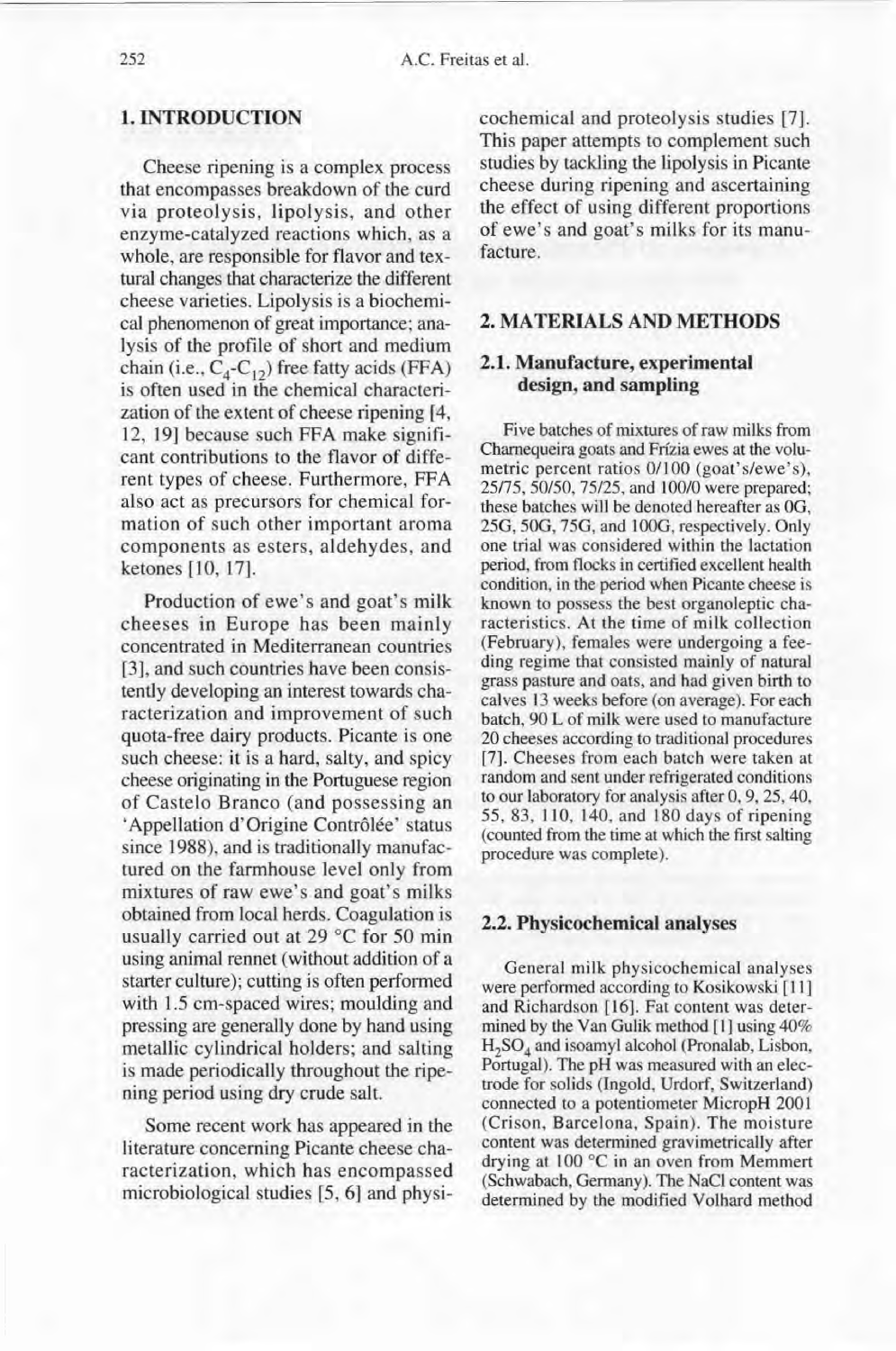using AgNO<sub>3</sub> and KCNS (Merck, Darmstad Germany).

Fat extraction from cheese samples was carried out using diethyl ether according to Nufiez et al. [15]. The acidity index of the fat, expressed as mg of equivalent KOH per g of fat, was calculated from ethanolic titration following Nufiez et al. [15].

### 2.3. Assays for individual free fatty acids

Fatty acid standards, butylated hydroxyanisole (BHA), and  $p$ -bromophenacylbromide (PBPB) were obtained from Sigma (St. Louis MO, USA). Diethyl ether, anhydrous sodium sulfate, calcium carbonate, and 18-crown-6 ether were obtained from Merck. Chloroform, acetronitrile, methanol, and formic acid were purchased from Romi! (Leicester, UK). A Milli-Q-Plus 185 water purification system was used to produce HPLC-grade water.

Resolution and quantification of free fatty acids (FFA) was performed according to Garcia et al. [8]. The HPLC equipment used (Beekman Instruments, San Ramon CA, USA) consisted of a solvent delivery system with two high pressure pumps, an automatic autosampler with temperature control for the column, a programmable multiwavelength spectrophotometer, and a software package for data acquisition and control. The column used was a Beckman C-18 reversed-phase (25 cm  $\times$ 4.6 mm  $\times$  5 mm) coupled with a pre-column cartridge. The concentrations of each individual FFA in the different cheese samples were calculated using peak areas for the FFA normalized by those of the internai standards coupied with calibration curves previously prepared with chromatographie standards via the same protocol.

# 3. RESULTS AND DISCUSSION

In arder to assess the reproducibility of the HPLC method, two separate extractions were performed in a sample of cheese manufactured with 50% ewe's and 50% goat's milks and ripened for 90 days. Two independent derivatizations were performed for each extraction, and two injec-

tions were carried out for each derivatization. A measure of the reproducibility of the HPLC method utilized for FFA assay, taken as the coefficient of variation of aIl analytical steps (extraction, derivatization, resolution, and detection), was ca. 5%; this value is comparable to those reported by Juarez et al. [9] for fresh cheese and by Woo and Lindsay [18] for Cheddar cheese.

The ethanolic titration and HPLC methods were compared in order to determine whether fat acidity and total FFA concentration, respectively, conveyed equivalent information about lipolysis in Picante cheese throughout ripening; linear regression of the results obtained from ethanolic titration  $(y)$  and from HPLC  $(x)$ for the various types of cheese (0G-100G) yielded means and standard deviations of  $0.39 \pm 0.06$  for the slope and  $2.18 \pm 1.67$ for the intercept, with associated Pearson's correlation coefficients not below 0.90. It could thus be concluded that ethanolic titration is an alternative, yet simpler method to assess extension of lipolysis in Picante cheese. Theoretical slopes in the range 0.25-0.26 (obtained from 56/Mw, where 56 is the molecular weight of KOH and Mw is the average molecular weight of free fatty acid residues, ranging from 217 to 222 throughout the ripening time) are in principle expected; although such values are virtually within the 95 % confidence interval of the aforementioned experimental slope (i.e., [0.26, 0.52]), it should be noted that acids other than free fatty acids might have interfered in the titration assay but not in the HPLC assay, thus leading to overestimation of fat acidity and, consequently, of the slope (it should be recalled here that the salt content did not apparently interfere with extraction degree of fatty acid because the amounts of acids other than fatty acids remained virtually constant as ripening time elapsed).

In general the total FFA concentration increased, as expected, throughout the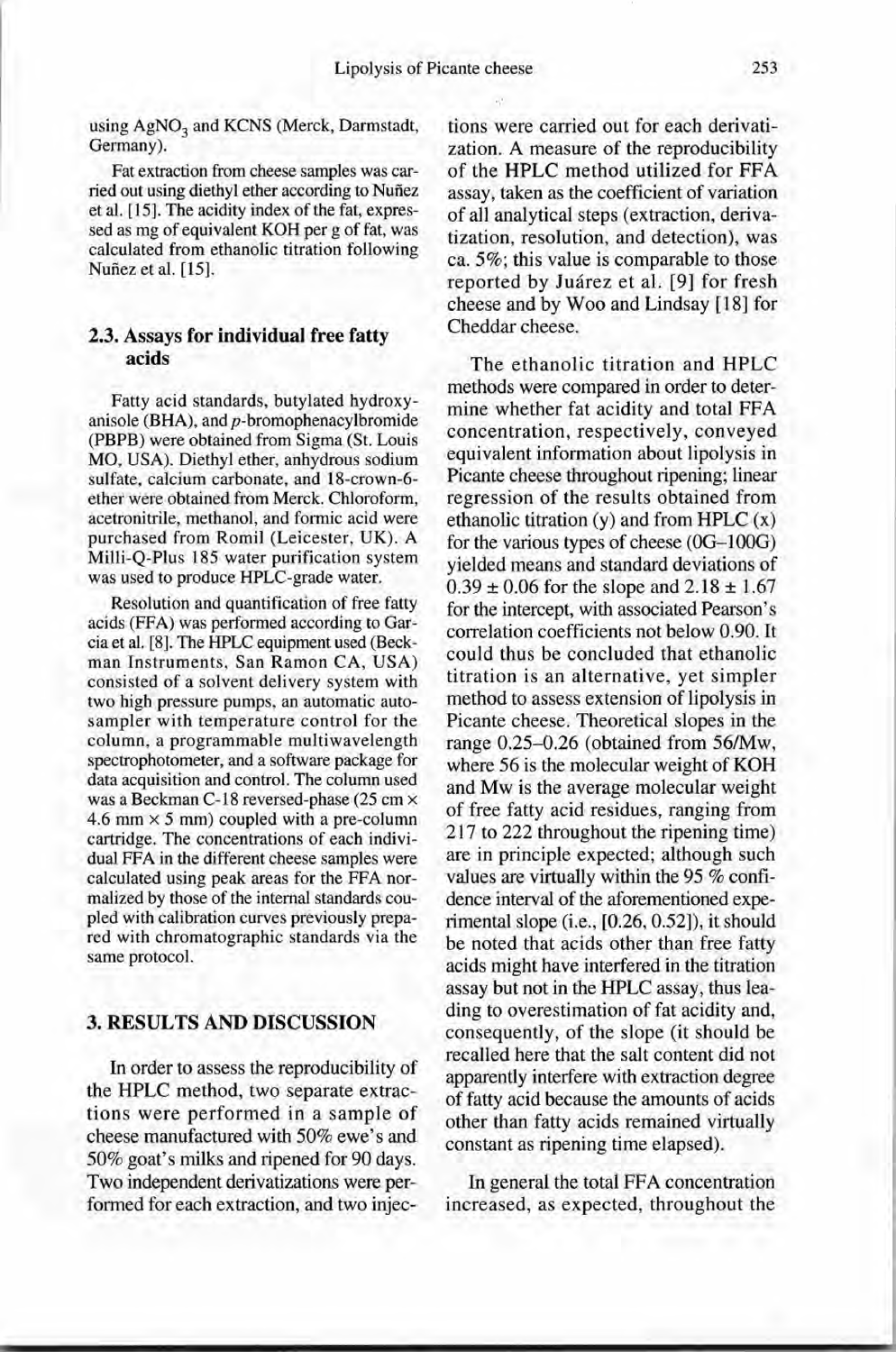Table I. Evolution of mean percentage, and corresponding standard deviation, of individual FFA (% of total FFA), total FFA (g per kg of fat), fat content (%), pH, moisture content (%), and NaCl (%) over the ripening period for the different 0G, 25G, 50G, 75G and 100G cheeses.

Tableau I. Évolution des pourcentages moyens, et des écarts types correspondants, des AGL individuels (% des AGL totaux), AGL totaux (g/kg de graisse), taux de graisse  $(\frac{\%}{6})$ , pH, humidité  $(\frac{\%}{6})$ , et NaCl  $(\frac{\%}{6})$  pendant l'affinage pour les différents fromages 0G, 25G, 50G, 75G et 100G.

|                                    | Ripening time (days) |                 |                  |                  |                   |                  |                  |                  |                  |
|------------------------------------|----------------------|-----------------|------------------|------------------|-------------------|------------------|------------------|------------------|------------------|
| Free fatty acid                    | $\overline{0}$       | 9               | 25               | 40               | 55                | 83               | 110              | 140              | 180              |
| Butyric acid $(C_{4,0})$ (%)       | $8 \pm 1$            | $7 \pm 1$       | $9 \pm 1$        | $12 \pm 2$       | $13 \pm 2$        | $10 \pm 2$       | $10 \pm 2$       | $7 \pm 1$        | $6 \pm 1$        |
| Caproic acid $(C_{6:0})$ (%)       | $5 \pm 0$            | $4\pm0$         | $4 \pm 0$        | $4 \pm 0$        | $4 \pm 0$         | $4 \pm 0$        | $4 \pm 0$        | $5 \pm 1$        | $5 \pm 1$        |
| Caprylic acid $(C_{8,0})$ (%)      | $9 \pm 0$            | $8 \pm 1$       | $7 \pm 0$        | $8 \pm 1$        | $7 \pm 1$         | $7 \pm 0$        | $7 \pm 0$        | $7 \pm 1$        | $7 \pm 1$        |
| Capric acid $(C_{10:0})$ (%)       | $12 \pm 0$           | $12 \pm 1$      | $12 \pm 1$       | $12 \pm 1$       | $13 \pm 1$        | $14 \pm 2$       | $15 \pm 1$       | $15 \pm 1$       | $15 \pm 1$       |
| Lauric acid $(C_{12 \cdot 0})$ (%) | $6 \pm 1$            | $7 \pm 2$       | $7 \pm 2$        | $6 \pm 1$        | $7 \pm 2$         | $7 \pm 2$        | $7 \pm 1$        | $7 \pm 1$        | $7 \pm 1$        |
| Myristic acid $(C_{14:0})$ (%)     | $3 \pm 1$            | $4 \pm 1$       | $5 \pm 2$        | $3 \pm 1$        | $4 \pm 1$         | $5\pm0$          | $4\pm0$          | $5 \pm 1$        | $5 \pm 1$        |
| Palmitic acid $(C_{16:0})$ (%)     | $21 \pm 1$           | $21 \pm 1$      | $19 \pm 1$       | $18 \pm 1$       | $17 \pm 1$        | $18 \pm 1$       | $18 \pm 1$       | $19 \pm 1$       | $19 \pm 1$       |
| Stearic acid $(C_{18:0})$ (%)      | $22 \pm 1$           | $20 \pm 2$      | $15 \pm 2$       | $18 \pm 2$       | $16 \pm 2$        | $14 \pm 2$       | $16 \pm 1$       | $15 \pm 1$       | $15 \pm 1$       |
| Oleic acid $(C_{18-1})$ (%)        | $14 \pm 1$           | $16 \pm 2$      | $21 \pm 3$       | $19 \pm 2$       | $20 \pm 3$        | $22 \pm 1$       | $19 \pm 2$       | $20 \pm 2$       | $21 \pm 1$       |
| Total FFA (g/kg fat)               | $4.58 \pm 0.99$      | $4.71 \pm 1.15$ | $6.872 \pm 1.79$ | $14.82 \pm 3.36$ | $20.493 \pm 4.19$ | $23.03 \pm 0.77$ | $26.26 \pm 2.87$ | $36.95 \pm 3.16$ | $57.09 \pm 4.55$ |
| pH                                 | $5.45 \pm 0.21$      | $4.98 \pm 0.38$ | $5.36 \pm 0.20$  | $5.38 \pm 0.11$  | $5.31 \pm 0.08$   | $5.72 \pm 0.02$  | $6.15 \pm 0.11$  | $6.06 \pm 0.03$  | $6.04 \pm 0.05$  |
| Total fat $(\% )$                  | $20.3 \pm 2.8$       | $22.6 \pm 2.7$  |                  | $24.2 \pm 2.3$   |                   | $25.8 \pm 1.7$   | $27.6 \pm 1.5$   |                  | $30.6 \pm 2.0$   |
| Moisture content ( $\%$ )          | $41.9 \pm 1.7$       | $48.5 \pm 1.6$  | $50.0 \pm 0.5$   | $50.4 \pm 1.3$   | $51.0 \pm 0.8$    | $50.7 \pm 0.5$   | $52.7 \pm 0.5$   | $56.4 \pm 0.9$   | $60.1 \pm 0.7$   |
| NaCl $(\%)$                        | $3.5 \pm 0.4$        | $7.8 \pm 0.5$   | $7.6 \pm 0.4$    | $7.8 \pm 0.2$    | $7.9 \pm 0.3$     | $8.3 \pm 0.2$    | $8.6 \pm 0.2$    | $8.7 \pm 0.3$    | $11.7 \pm 0.2$   |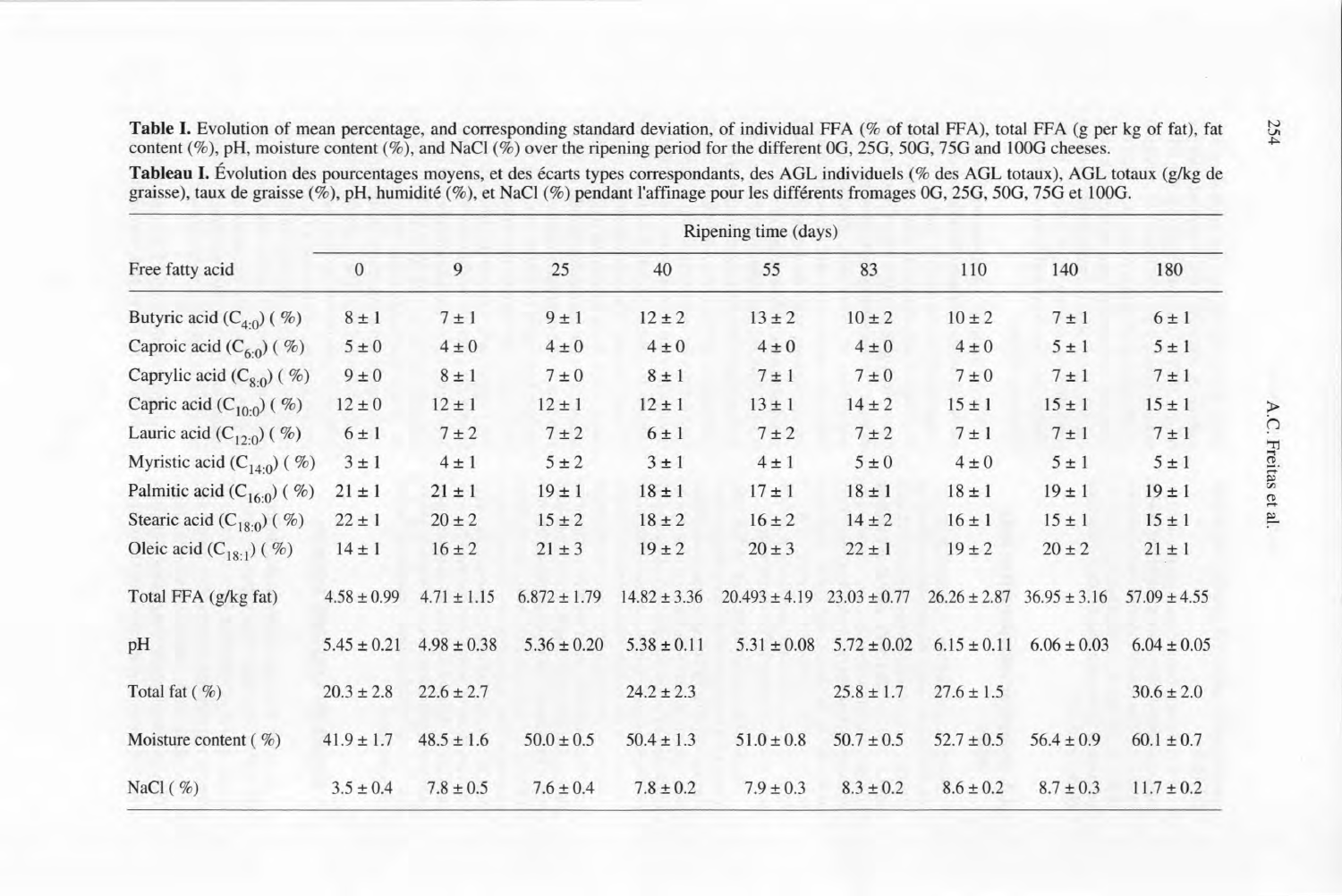ripening period for all batches of cheese *(table /);* such increase was approximately linear and of the order of 0.3 g/kg of fat per day. Levels of total FFA concentration ranged from  $5.3$ ,  $5.8$ ,  $4.6$ ,  $3.9$ , and 3.3  $g/kg$  of fat at day 0 of ripening to 50.3, 55.8, 60.0, 62.3, and 57.1 g/kg of fat by 180 days of ripening for OG, 25G, 50G, 75G and 100G cheeses, respectively. These values are of the order of magnitude of those found for Majorero cheese, a Spanish goat's milk cheese [12], and are an indication of high levels of lipolysis in Picante cheese despite the high levels of salt attained, viz. 10-12 % *(table 1).Figure 1* shows that the effect of cheese milk composition on lipolysis in Picante cheese is not significant; however, higher proportions of caprine milk in the cheese milk were in general associated with higher total concentration of FFA, especially after 25 days of ripening, although cheeses manufactured with 75% of goat's milk exhibited the highest values by 180 days. These observations are probably a conse-

quence of the fact that cheeses richer in goat's milk contain higher levels of fat [7], a somewhat unexpected observation since ewe's milk is often considered to possess higher fat content than goat's milk. In our case, such rule can also be applied: the fat contents of milk from Chamequeira goat (4.5-6.5 %) were essentially below those of milk from Frizia ewes (5.5-8.0 %), and so differences in the protein matrix of the cheese, or in the whey expression pattern during manufacture, might account for the aforementioned unexpected result.

The FFA profile varies slightly between the various types of cheese and throughout the ripening period; hence, only the mean percentage, and associated standard deviation, of each FFA for the various types of cheese are recorded in *table I*, as well as total FFA, fat content, pH, total solids content, and NaCI content. The main FFA present in the different samples and throughout the whole ripening period were capric (C<sub>10:0</sub>), palmitic (C<sub>16:0</sub>), steari





Figure 1. Évolution de l'acidité grasse pendant l'affinage des fromages pour les différents fromages fabriqués:  $(\bullet)$  0G,  $(\blacksquare)$  25G,  $(\blacklozenge)$  50G,  $(\blacktriangle)$  75G, et  $(\blacktriangledown)$  100G.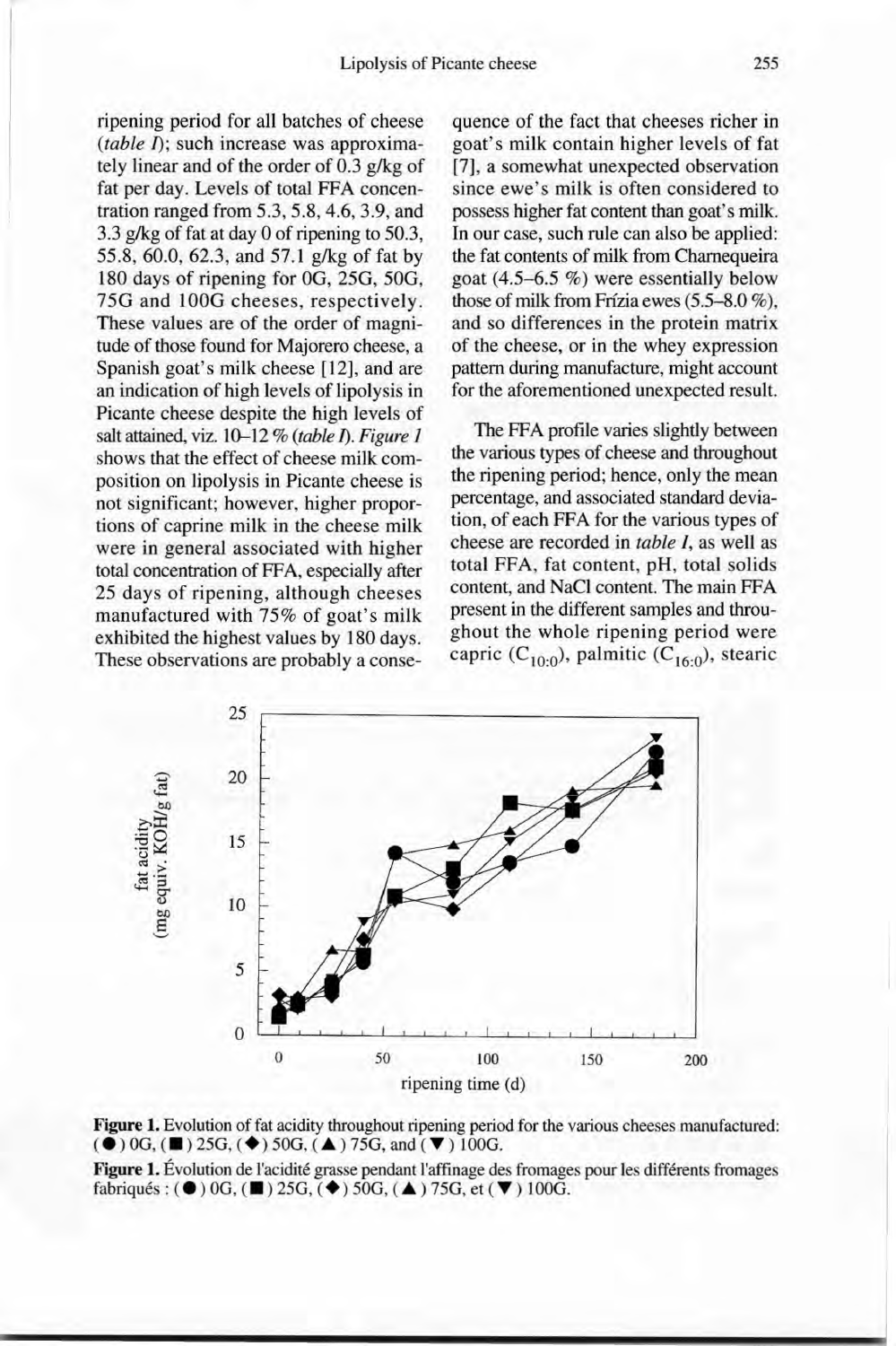$(C_{18:0})$ , and oleic  $(C_{18:1})$  acids; they accounted for ca.  $68 \pm 1$  % of the total FFA pool, a figure that parallels that of the longer chain fatty acid residue counterparts esterified in the triglycerides of milk fat. In such cheeses as Idiazabal, Majorero, Roncal, and Roquefort [12], which are manufactured with ewe's and goat's milks,  $C_{10:0}$ ,  $C_{16:0}$  and  $C_{18:1}$  also appear between the major FFA; a recent review [14] claims that  $C_{16:0}$  and  $C_{18:1}$  are consistently the dominating FFA in a11 types of cheeses assayed, with values between 19 and 31 % of total FFA. The percentage of goat's milk in the cheese milk mixture played a very limited role when compared with ripening time in terms of concentration of each one of those major free fatty acids *(table 1).* Noteworthy differences in the FFA profile were noticed for  $C_{16:0}$  and  $C_{18:1}$  in the early ripening period for ewe's cheese where they appeared in higher relative percentage than in goat's cheese, and  $C_{18:0}$  in early stages of

ripening as well as  $C_{18:1}$  in late stages for goat's cheese where their relative percentage were higher than in ewe's cheese (results not shown). In terms of medium chain FFA, myristic acid  $(C_{14:0})$  was the medium chain FFA which had the highest percentual increment by 180 days of ripening; however, the low relative proportion of  $C_{14:0}$  in Picante cheese throughout the whole ripening period contrasts with the usual claim that it is a representative FFA in ewe's and goat's milk cheeses. Similar conclusions were, nevertheless, obtained by Malcata [13] for Serra cheese (an ovine milk cheese) by 35 days of ripening.

Although  $C_{16:0}$ ,  $C_{18:0}$ , and  $C_{18:1}$  were between the most abundant FFA found throughout ripening for all experimental cheeses, they do not intrinsically contribute to cheese flavor quite as much as short chain fatty acids do [2]; even though inspection of *table II* indicates that short chain FFA are a minor family of FFA pre-

**Table II.** Percent values for short (SCFA,  $\langle C_{10} \rangle$ , medium (MCFA,  $\ge C_{10}$ ,  $\le C_{14}$ ), and long chain (LCFA,  $> C_{14}$ ) FFA in 180-day-old Picante cheese and in reference cheese manufactured with plain ovine or caprine milk.

|           |                  |             | $\geq C_{14}$ et longue (LCFA, $> C_{14}$ ) du fromage picante a 160 jours et des fromages de reference fabriqués avec du lait pur brebis ou pur chèvre. |  |
|-----------|------------------|-------------|----------------------------------------------------------------------------------------------------------------------------------------------------------|--|
| Type      | Free fatty acids |             |                                                                                                                                                          |  |
| of cheese | <b>SCFA</b>      | <b>MCFA</b> | <b>LCFA</b>                                                                                                                                              |  |

Ovine (0G) 22 27 51 Caprine (100G) 17 26 56  $0G-100G$   $18 \pm 2$   $27 \pm 1$   $54 \pm 2$ 

| <b>Tableau II.</b> Proportion des AGL à chaîne courte (SCFA, < C <sub>10</sub> ), moyenne (MCFA, $\geq$ C <sub>10</sub> )   |
|-----------------------------------------------------------------------------------------------------------------------------|
| $\leq$ C <sub>14</sub> ) et longue (LCFA, $>$ C <sub>14</sub> ) du fromage picante à 180 jours et des fromages de référence |
| fabriqués avec du lait pur brebis ou pur chèvre.                                                                            |

| Caprine                         | $8.4 + 2.4$ | $28.1 \pm 2.9$ | $63.2 \pm 3.7$                                                                                            |
|---------------------------------|-------------|----------------|-----------------------------------------------------------------------------------------------------------|
| reported by Nájera et al. [14]. |             |                | * Mean values and variation limits of free fatty acid percentages of ovine and caprine ripened cheeses as |

Ovine  $8.2 \pm 1.6$   $15.6 \pm 3.8$   $63.8 \pm 16.9$ 

\* Valeurs moyennes et limites de variation des pourcentages d'acides gras libres dans les fromages de brebis et de chèvre, d'après Nàjera et al. [14].

Picante cheese

Reference cheeses\*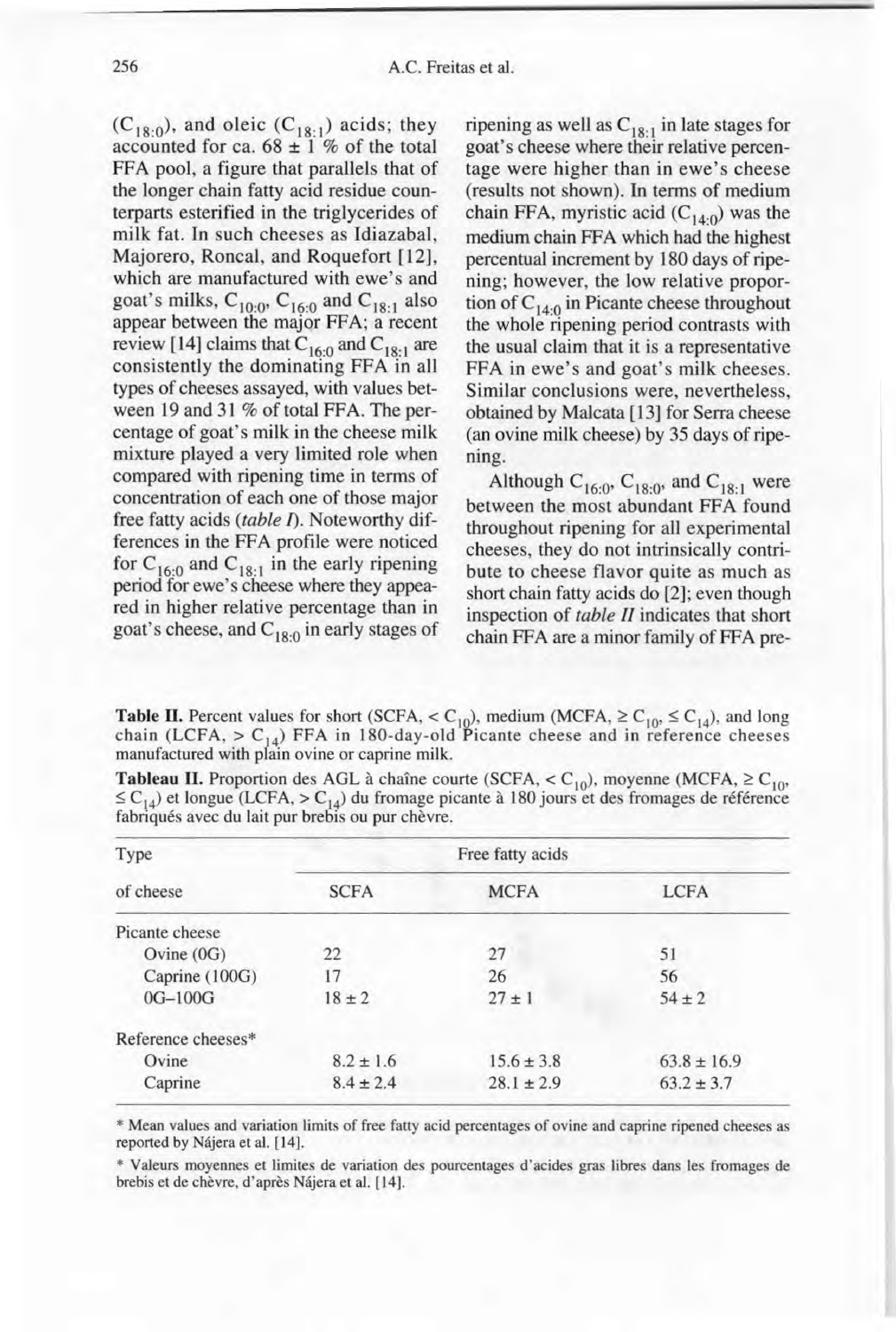sent by 180 days of ripening, their relative percentage is considerably higher than that reported by Najera et al. [14] for similar cheeses, which could thus be one of the unique characteristics of Picante cheese. Values for butyric (C<sub>4:0</sub>), caproid  $(C_{6:0})$ , and caprylic  $(C_{8:0})$  acids in Picante cheeses by 180 days of ripening ranged from 2.8 to 4.5 g/kg of fat. These levels of short chain FFA, which are likely responsible for the strong and sharp characteristic flavor of this cheese and thus deserve special discussion, are not significantly different between cheeses manufactured with different cheese milk mixtures; nevertheless, *table Il* suggests that a slight decrease in the percentage of short chain FFA occurs by 180 days when the proportion of goat's milk in the cheese milk mixture increases; such trend was enhanced for samples taken at shorter ripening times (results not shown). Data reported by Nájera et al. [14] indicate that  $\rm{C_{10:}}$ and, to a lesser extent,  $C_{4;0}$  are present at higher percentages in goat's than in ewe's milk cheeses; according to our results, no significant differences exist between OG and 100G cheeses. In terms of short chain FFA,  $C_{6:0}$  exhibited the highest and  $C_{4:0}$ the lowest increment by 180 days of ripening. Considering that the rates of release of short chain fatty acids in Picante cheese are approximately two-fold those in ovine and caprine cheeses [14], this fact can be claimed as a characteristic feature of Picante cheese, together with the pH value close to 6 and the extremely high salt contents.

# **4. CONCLUSIONS**

Good Iinear correlations exist between ethanolic titration and HPLC in the assay for the total concentration of FFA in Picante cheese. Ripening time is very important with respect to release of every individual FFA, whereas proportion of goat's and ewe's milks in the cheese milk

is of a much lesser importance. The most concentrated FFA in ripened Picante cheese are  $C_{16:0}$ ,  $C_{18:0}$ , and  $C_{18:1}$ , as expected from the high content of such fatty acid residues in milkfat; however, extensive and fast release of short chain FFA are mostly responsible for the piquant flavor of this cheese, which is enhanced by its high salt concentration.

#### **ACKNOWLEDGMENTS**

The authors are grateful to the members of the technical board of the Govemmental Directorate of Agriculture of the Region of Beira Interior (DRABI, Portugal) for their cooperation in supervising the local manufacture of cheeses according to the designed experimental layout and in transporting such cheeses to the ESB premises. Financial support for author AiC. Freitas was provided by a Ph.D. fellowship, BD/2l 11/92-IF, within the framework of CIENCIA, coupled with a Ph.D. fellowship, BD/5364/95-IF, within the framework of PRAXIS XXI, both administered by JNICT. Partial financial support for research expenses was provided by project 'PROTOLACTIS: Manufacture, via optimized technologies, of certified traditional dairy products', administered by PAMAF (INIA/IFADAP, Portugal).

#### **REFERENCES**

- [1] Anonymous, ISO 3433. Fromages. Détermination de la teneur en matière grasse. Méthode Van Gulik, 1975
- [2] Baldwin R.E., Cloninger M.R., Lindsay R.C., Flavour thresholds for fatty acids in buffered solutions, J. Food Sei. 38 (1973) 528-530.
- [3] Biss K., Sheep and goat cheese, J. Soc. Dairy Technol. 44 (1991) 104-106.
- [4] Downey W.K., Review of the progress of dairy science: flavour impairment from preand post-manufacture lipolysis in milk and dairy products, J. Dairy Res. 47 (1980) 237-252.
- [5] Freitas A., Sousa M., Malcata F.X., Effect of ripening time and the combination of ewe and goat milk on the microflora of Picante cheese, Ital. J. Food Sei. 7 (1995) 361-377.